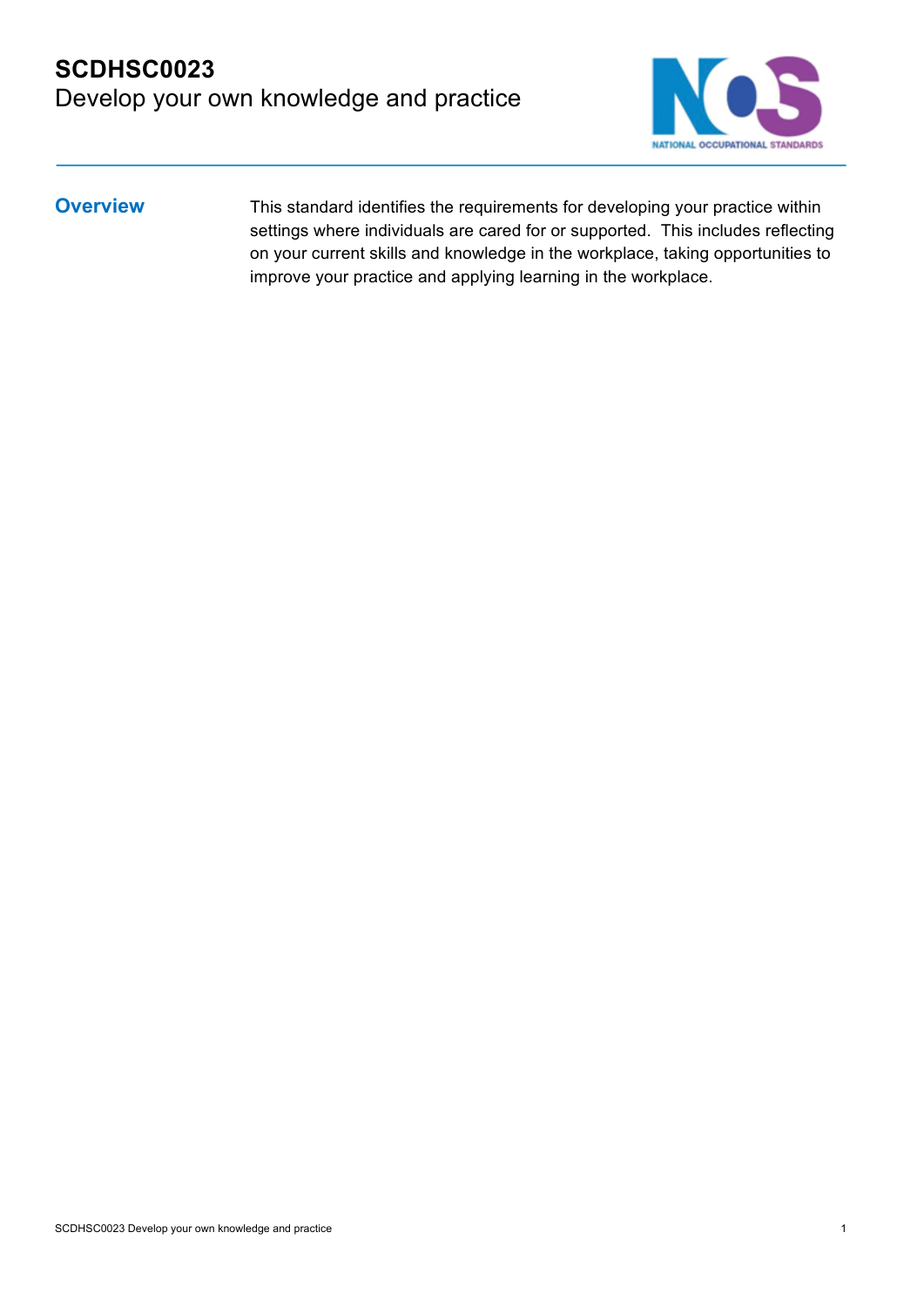| <b>Performance</b><br>criteria |                 |                                                                                                                                                              |
|--------------------------------|-----------------|--------------------------------------------------------------------------------------------------------------------------------------------------------------|
|                                |                 | <b>Reflect on your current practice</b>                                                                                                                      |
| You must be able to:           | P <sub>1</sub>  | clarify with others the skills, knowledge and values required to carry<br>out your job role                                                                  |
|                                | P <sub>2</sub>  | clarify with others the areas of your work where literacy, numeracy<br>and information technology skills are necessary                                       |
|                                | P <sub>3</sub>  | actively seek feedback from individuals, key people and others on<br>your use of skills, knowledge and values in your practice                               |
|                                | P <sub>4</sub>  | agree with others the areas of strength in your practice                                                                                                     |
|                                | P <sub>5</sub>  | reflect with others on the way your values, personal beliefs and<br>experiences may affect your work with individuals                                        |
|                                |                 | Plan to develop your knowledge and practice                                                                                                                  |
| You must be able to:           | P <sub>6</sub>  | seek support from others to identify areas for development within<br>your practice that would help you to carry out your work activities<br>more effectively |
|                                | P7              | seek advice on development opportunities to achieve<br>development                                                                                           |
|                                | P <sub>8</sub>  | agree a personal development plan with others                                                                                                                |
|                                | P <sub>9</sub>  | secure opportunities for development                                                                                                                         |
|                                |                 | Apply acquired knowledge and skills in your work                                                                                                             |
| You must be able to:           | P <sub>10</sub> | use opportunities with others to reflect on your learning from<br>development opportunities in order to continuously improve your<br>practice                |
|                                | P11             | review how the newly acquired skills and knowledge can be applied<br>in your practice                                                                        |
|                                | P <sub>12</sub> | confirm with others that it is safe and within your job role before<br>applying new skills and knowledge                                                     |
|                                | P <sub>13</sub> | apply new skills and knowledge that have been agreed as<br>appropriate to your job role                                                                      |
|                                | P14             | evaluate with others how far your new skills and knowledge have<br>enhanced your work                                                                        |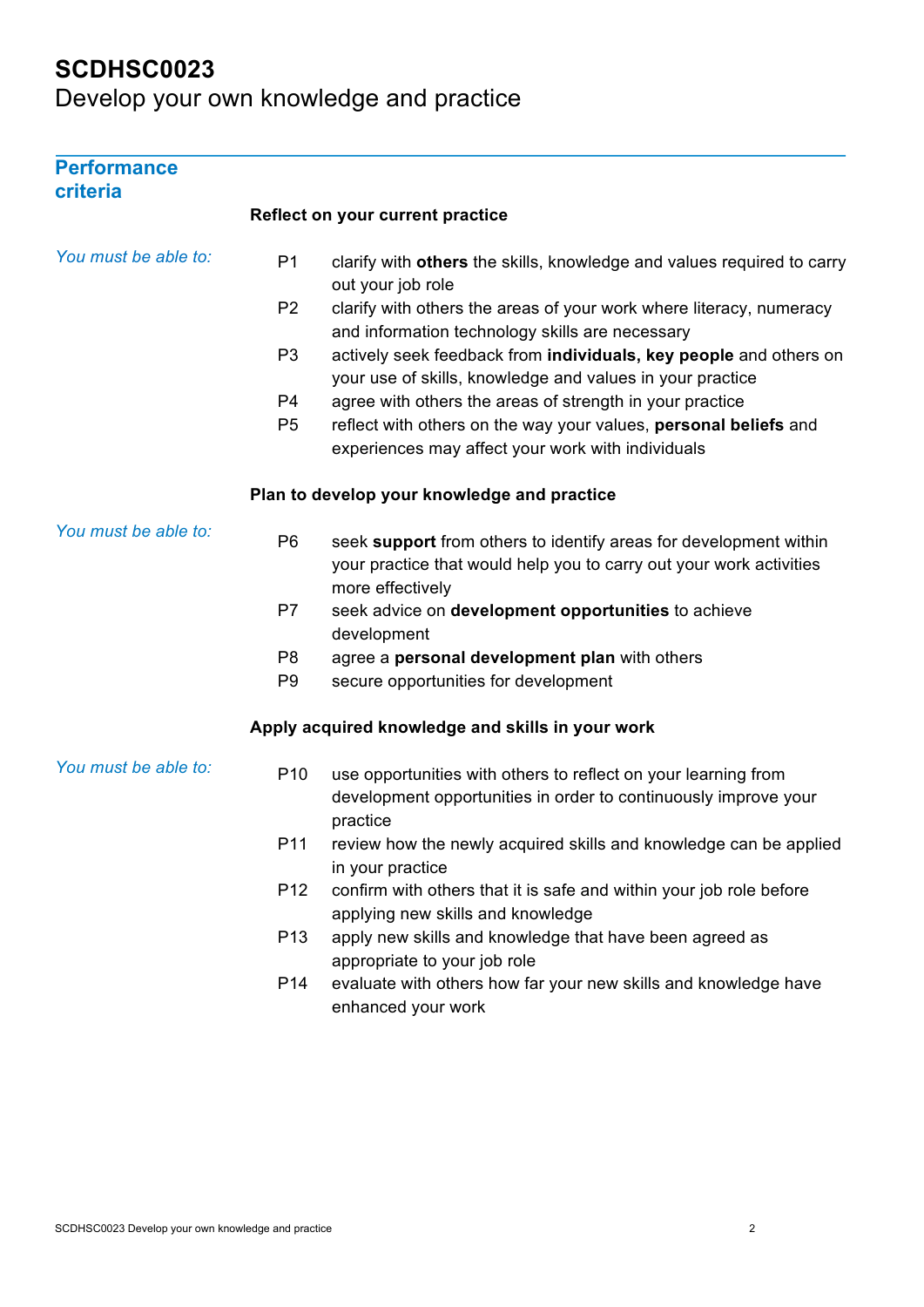| <b>Knowledge and</b><br>understanding | <b>Rights</b>   |                                                                                                                                                       |
|---------------------------------------|-----------------|-------------------------------------------------------------------------------------------------------------------------------------------------------|
| You need to know and<br>understand:   | K1              | work setting requirements on equality, diversity, discrimination and<br>rights                                                                        |
|                                       | K <sub>2</sub>  | your role in supporting rights, choices, wellbeing and active<br>participation                                                                        |
|                                       |                 | How you carry out your work                                                                                                                           |
| You need to know and<br>understand:   | K <sub>3</sub>  | codes of practice, standards, frameworks and guidance relevant to<br>your work and the content of this standard                                       |
|                                       | K4              | the main items of legislation that relate to the content of this<br>standard within your work role                                                    |
|                                       | K <sub>5</sub>  | your own background, experiences and beliefs that may affect the<br>way you work                                                                      |
|                                       | K <sub>6</sub>  | your own roles and responsibilities with their limits and boundaries                                                                                  |
|                                       |                 | Personal and professional development                                                                                                                 |
| You need to know and<br>understand:   | K7              | why it is important to reflect on how you do your work                                                                                                |
|                                       | K <sub>8</sub>  | how to use your reflections to improve the way you work                                                                                               |
|                                       |                 | <b>Specific to this NOS</b>                                                                                                                           |
| You need to know and<br>understand:   | K <sub>9</sub>  | your role and the role of others in evaluating and developing your<br>skills and knowledge through supervision and appraisal or other<br>arrangements |
|                                       | K <sub>10</sub> | the range of learning opportunities and how to access them                                                                                            |
|                                       | K11             | how to use learning opportunities effectively to improve your<br>knowledge and practice, including learning from day to day<br>experiences            |
|                                       | K12             | how to apply learning and transfer skills into new situations                                                                                         |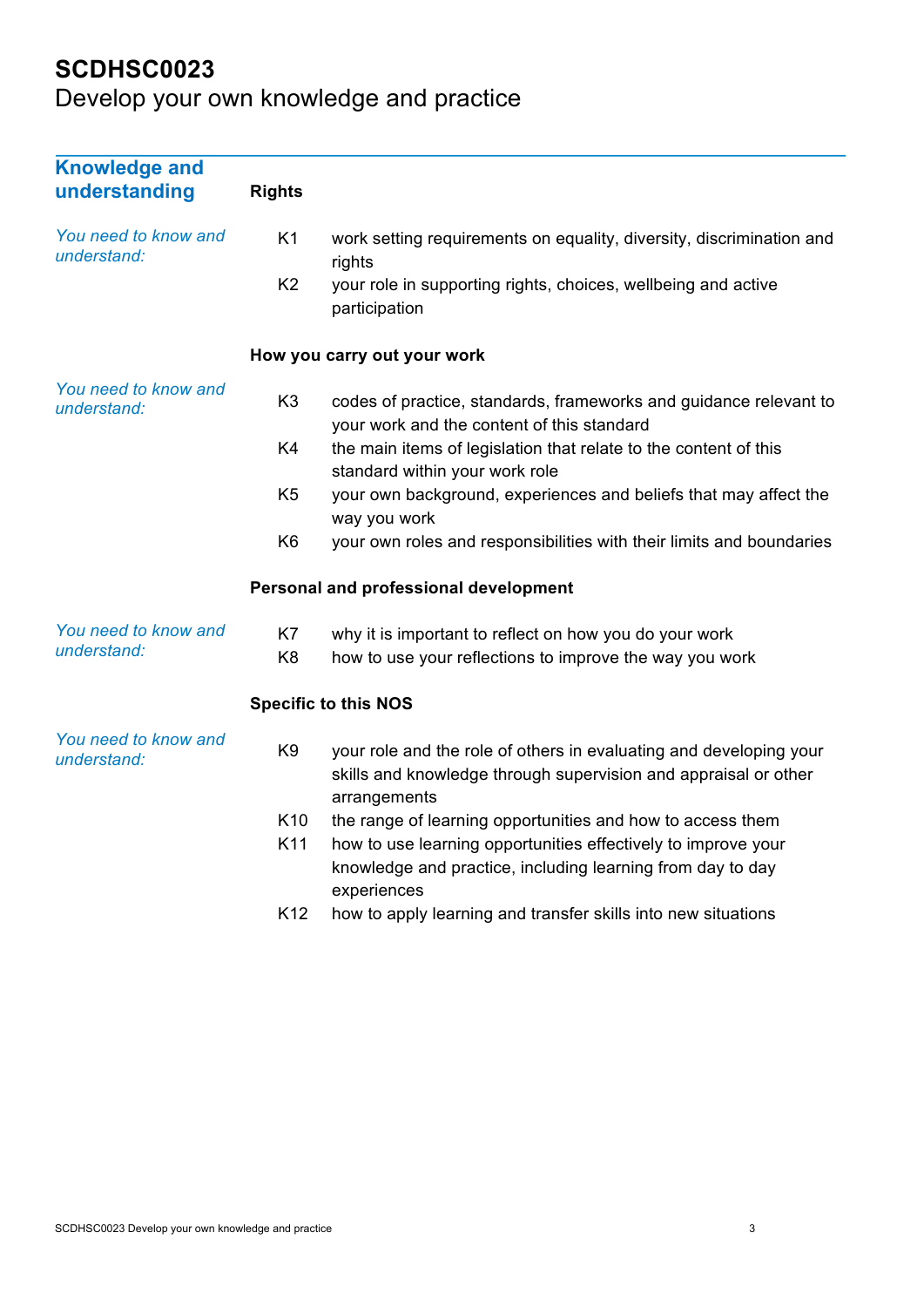| <b>Additional Information</b> |                                                                                                                                                                                                                                                                                                                                                                                     |
|-------------------------------|-------------------------------------------------------------------------------------------------------------------------------------------------------------------------------------------------------------------------------------------------------------------------------------------------------------------------------------------------------------------------------------|
| <b>Scope/range</b>            | The details in this field are explanatory statements of scope and/or examples                                                                                                                                                                                                                                                                                                       |
| related to                    | of possible contexts in which the NOS may apply; they are not to be regarded                                                                                                                                                                                                                                                                                                        |
| performance<br>criteria       | as range statements required for achievement of the NOS.                                                                                                                                                                                                                                                                                                                            |
|                               | Note: Where an individual finds it difficult or impossible to express their own<br>preferences and make decisions about their life, achievement of this standard<br>may require the involvement of advocates or others who are able to represent<br>the views and best interests of the individual.<br>Where there are language differences within the work setting, achievement of |
|                               | this standard may require the involvement of interpreters or translation<br>services.                                                                                                                                                                                                                                                                                               |
|                               | Development opportunities may include educational programmes, training<br>activities, coaching, structured feedback, shadowing, secondment, other types<br>of personal or professional support                                                                                                                                                                                      |
|                               | The individual is the adult, child or young person you support or care for in<br>your work                                                                                                                                                                                                                                                                                          |
|                               | Key people are those who are important to an individual and who can make a<br>difference to his or her well-being. Key people may include family, friends,<br>carers and others with whom the individual has a supportive relationship.                                                                                                                                             |
|                               | Others are your colleagues and other professionals whose work contributes to<br>the individual's well-being and who enable you to carry out your role                                                                                                                                                                                                                               |
|                               | Personal beliefs may include beliefs about values, cultural norms, religious<br>beliefs and opinions which you hold firmly                                                                                                                                                                                                                                                          |
|                               | A personal learning plan is a formal record of your areas of strength, areas<br>for development, proposed learning opportunities and timeframes for                                                                                                                                                                                                                                 |
|                               | achievement, developed in collaboration with a supervisor/mentor                                                                                                                                                                                                                                                                                                                    |
|                               | Support may include formal and informal supervision, mentoring, peer<br>support, tutor support, assessor support                                                                                                                                                                                                                                                                    |
|                               |                                                                                                                                                                                                                                                                                                                                                                                     |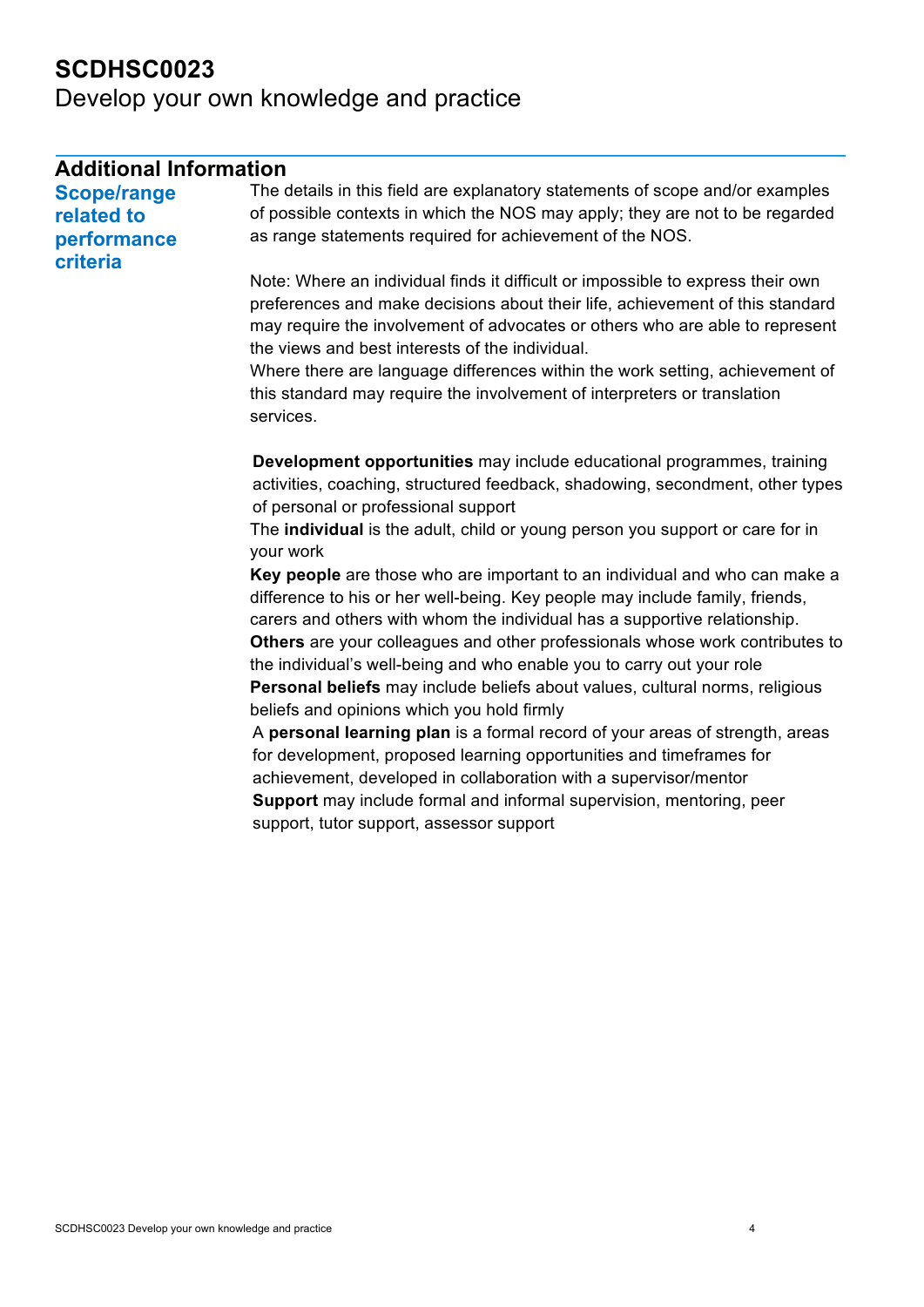Develop your own knowledge and practice

**Scope/range relating to knowledge and understanding All knowledge statements must be applied in the context of this standard.**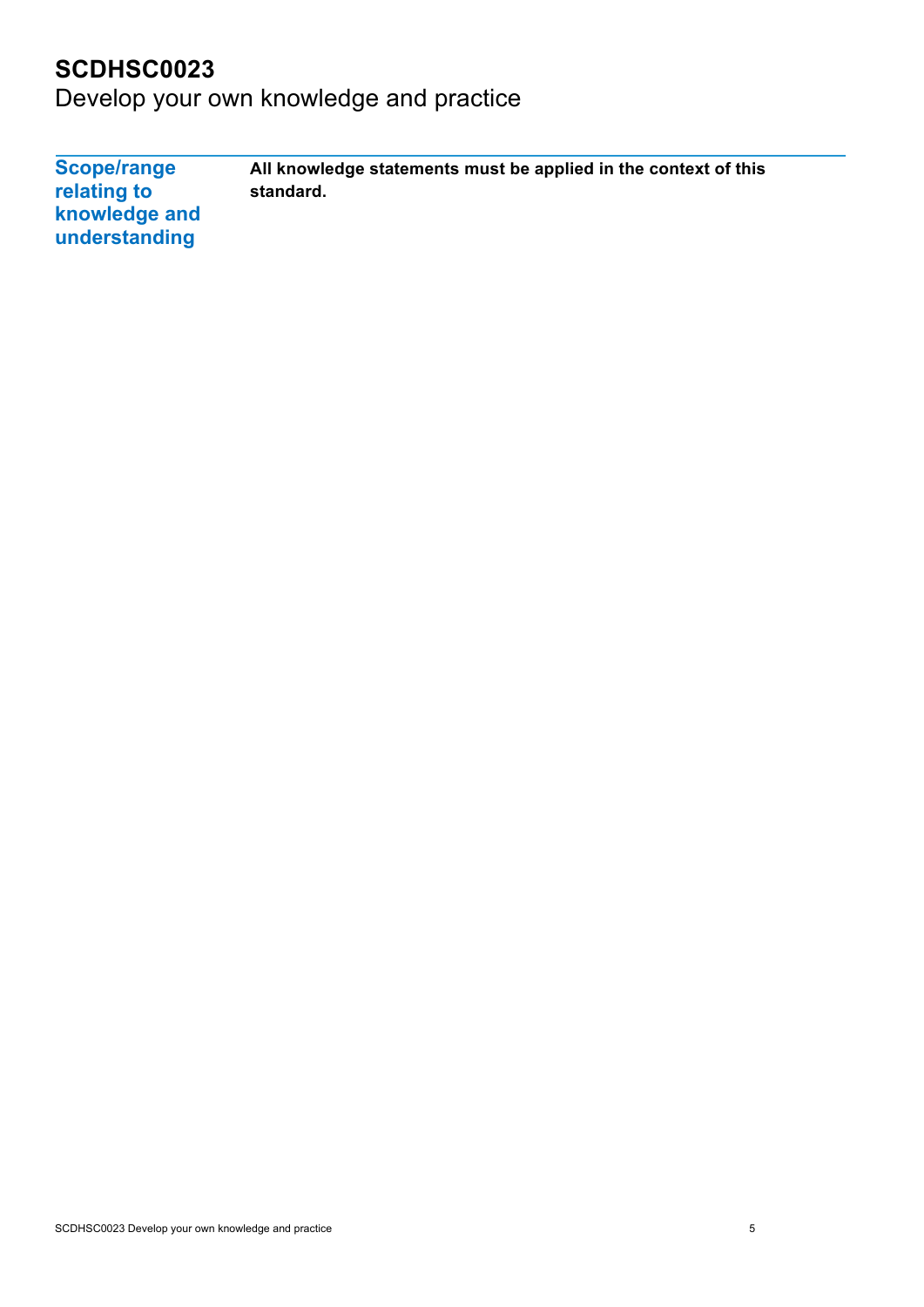| <b>Values</b> | Adherence to codes of practice or conduct where applicable to your role and     |
|---------------|---------------------------------------------------------------------------------|
|               | the principles and values that underpin your work setting, including the rights |
|               | of children, young people and adults. These include the rights:                 |
|               | To be treated as an individual                                                  |
|               | To be treated equally and not be discriminated against                          |
|               | To be respected                                                                 |
|               | To have privacy                                                                 |
|               | To be treated in a dignified way                                                |
|               | To be protected from danger and harm                                            |
|               | To be supported and cared for in a way that meets their needs, takes account    |
|               | of their choices and also protects them                                         |
|               | To communicate using their preferred methods of communication and               |
|               | language                                                                        |
|               | To access information about themselves                                          |
|               |                                                                                 |
|               |                                                                                 |